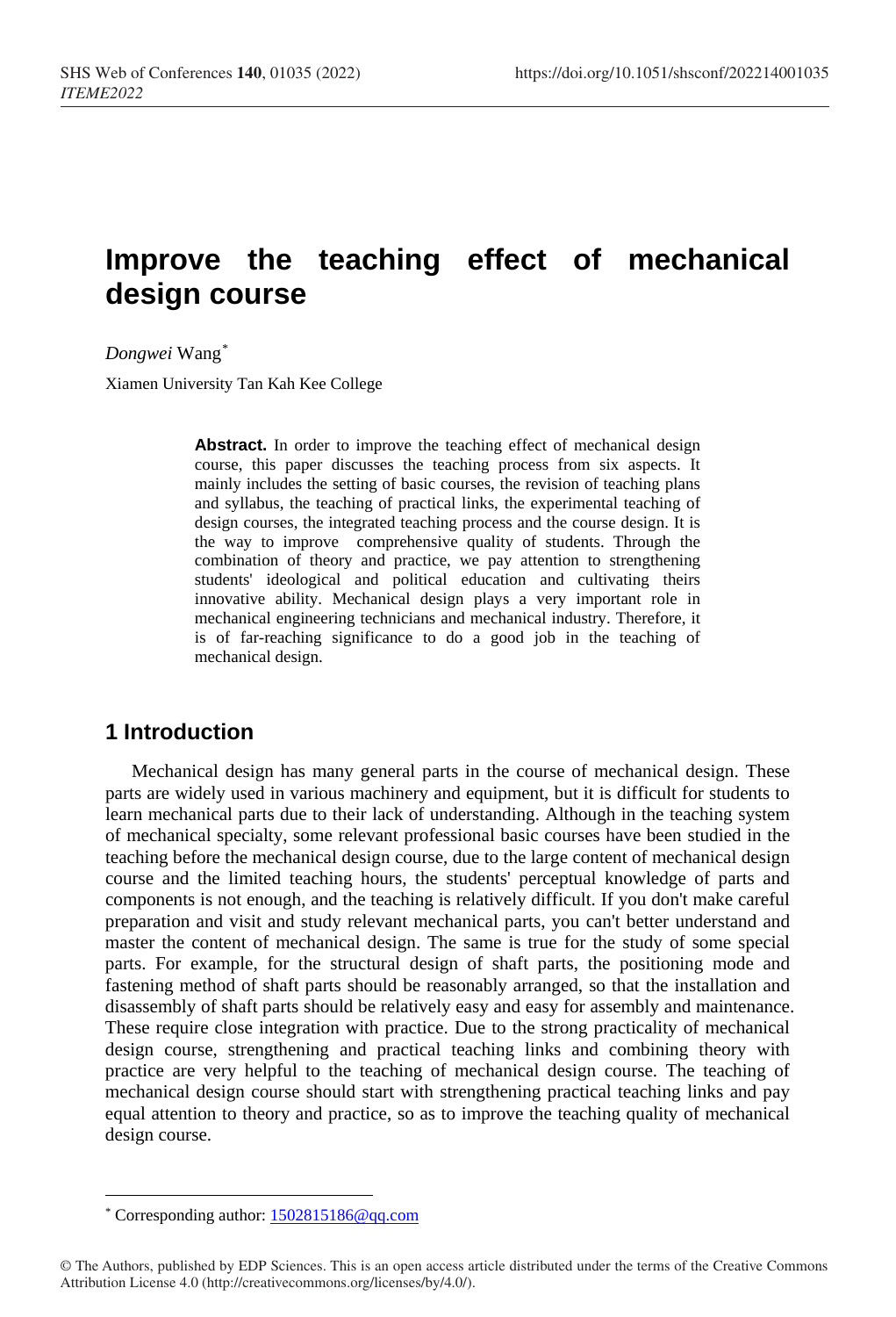# **2 Prerequisite courses offered**

The explanation of mechanical design course requires the comprehensive use of basic knowledge such as advanced mathematics, engineering drawing, engineering materials, interchangeability and measurement technology, theoretical mechanics and material mechanics. The knowledge of this kind of prerequisite course is very important as the basis of mechanical design course. Learning is a gradual process. If the foundation is not firm, the house will collapse if it is built askew; To encourage others is counterproductive. In the teaching plan, the above prerequisite courses must be arranged before the mechanical design course, so as to make sufficient knowledge reserves for learning the mechanical design course. The lack of prerequisite courses and insufficient class hours have brought difficulties to the explanation and learning of mechanical design courses, and students feel at a loss about their understanding of some concepts. For example, in the teaching content of compression mechanics, if students do not understand the stress diagram, internal force diagram and strength theory, they will make mistakes in the structure and strength design of shaft parts.

# **3 Revision of teaching plan and syllabus**

When formulating the teaching plan and syllabus, the teaching hours of each course shall be reasonably arranged due to the restrictions on the total credits of the talent training program and other factors. And the necessary class hours of this course. Reducing the class hours of prerequisite courses will inevitably bring difficulties to subsequent learning. Due to the limitation of total credits, it is impossible to guarantee the class hours of prerequisite courses, so a certain class hour shall be reserved to make up for the lack of relevant contents of prerequisite courses in the teaching of mechanical design, so as to ensure the integrity and continuity of the teaching process of mechanical design. Teachers should carefully analyze teaching requirements, choose teaching contents, highlight teaching priorities, teach students according to their aptitude, treat students differently at different levels, and formulate a more reasonable syllabus to ensure teaching quality.

When making teaching plans, we should pay special attention to the teaching of practical links. We should not only ensure the teaching time and teaching quality of the experimental course, but also ensure the time of the course design link and the completion of the teaching task of the course design.

For the arrangement of experimental courses, at least 8 class hours and 4 experiments shall be arranged. The Secretary divides the students into several groups to improve the teaching effect. Each student should guarantee to do 4 experiments and 8 class hours.

For the teaching of mechanical design course design, we should also formulate teaching plans and syllabus to ensure the supply of teaching hours, teaching facilities and teaching tools. The teaching of mechanical design course design in the Department of mechanical and electrical engineering of Tan Kah Kee College of Xiamen University is specially arranged to be completed in the practice week. For the mechanism specialty, it is required to design the secondary reducer, arrange the design task one month in advance, and arrange two weeks to complete the task of course design after the completion of theory teaching and examination.

# **4 Teaching in practice**

According to the teaching plan of mechanical specialty, visit study and metalworking practice are arranged before the mechanical design course.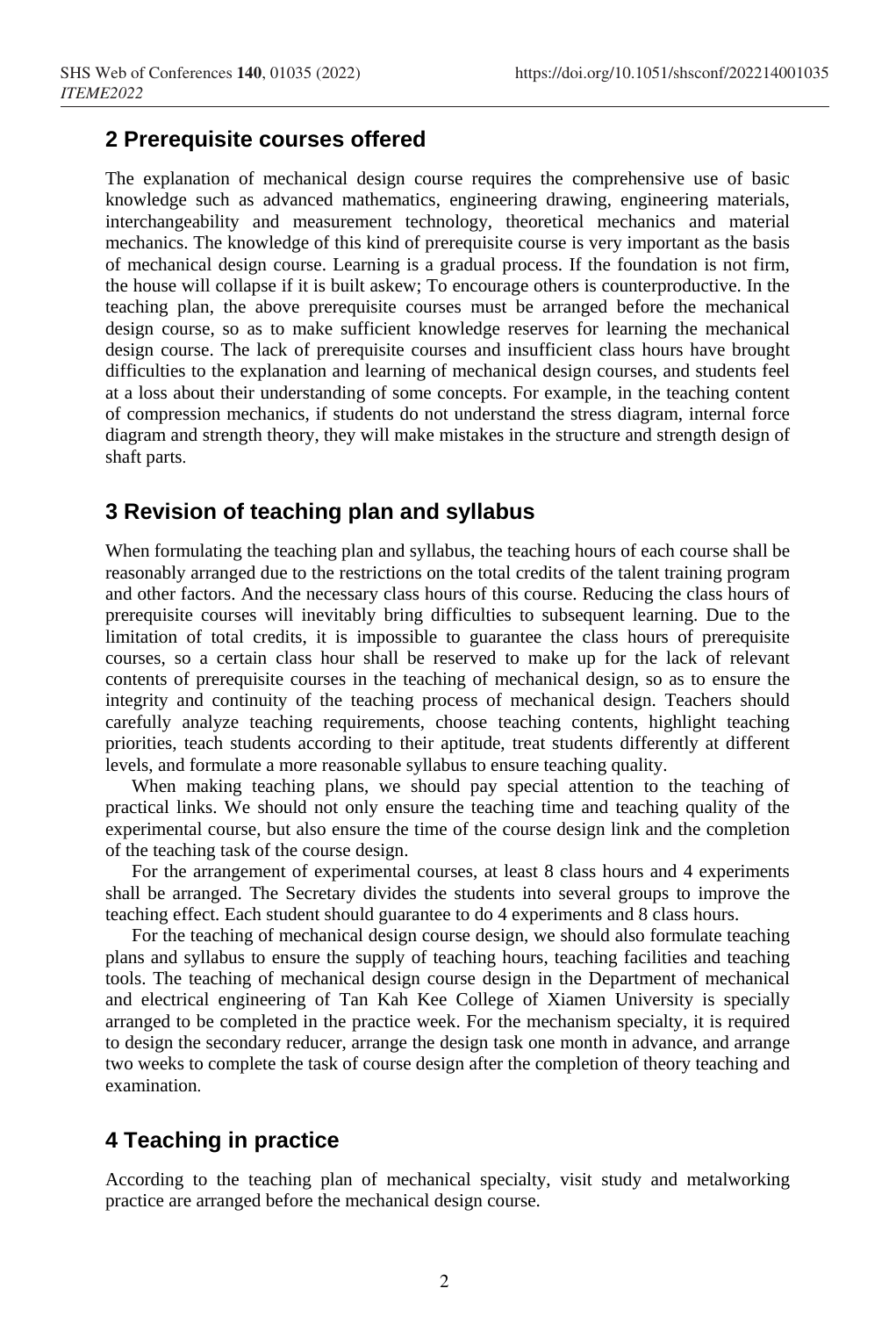#### **4.1 Visit and study**

Since most students have not been to the machinery factory before going to college, many mechanical equipment, parts and components have not been seen, and the working conditions of some mechanical equipment and the functions of parts and components are not clear. I have a preliminary understanding of mechanical parts and drawing standards after learning in college. At this time, students can be arranged to visit and study in the machinery factory. During the visit and study, you can come into contact with many mechanical equipment and understand the current development of machinery enterprises, which is helpful for future study and job hunting. Safety education and mobilization shall be carried out before the visit, so that the students can abide by the factory safety system and procedures to avoid danger. During the visit and study, the instructor or enterprise technicians can make some explanations to make the students understand the key equipment and general parts. For some visible transmission mechanisms, you can briefly introduce their names, classifications, working principles and application occasions, so as to make students interested in various mechanical transmission and promote their future study.

#### **4.2 Metalworking practice**

Metalworking practice is a very important part of teaching practice. In metalworking practice, students should learn the operation and maintenance methods of several types of machining equipment. In the specific operation and use, I have close contact with various transmission mechanisms and common parts, and have a preliminary feeling of their name, type and application. This experience is very necessary for future teaching links.

Students can process reducer shaft, gear and other parts during metalworking practice, which is very beneficial to the teaching of subsequent mechanical design. During the internship, the students processed many parts of the reducer. These parts are made of nonmetallic materials, and then assembled. Multiple reducers can be assembled as teaching models for teaching. In the process of production and disassembly, the students have a deeper understanding of the basic mechanical parts and a clearer understanding of the design of the reducer.

### **5 Experimental teaching of design course**

Before the course design of mechanical design, there is the course design of mechanical principle of mechanical drawing, which is closely related to the content of mechanical design course. Mechanical drawing operation is to draw the assembly drawing of mechanical device from the perspective of drawing. Mechanical device contains many mechanical parts and components, and the most basic is general parts and components. Therefore, mechanical drawing operation is mainly the drawing of general parts and components.

The students of mechanical and Electrical Engineering Department of Tan Kah Kee college have made remarkable achievements in CAD competitions at all levels. CAD association has a special design room, which often organizes learning and exchange activities of various drawing software, which improves the students' design ability.

Through experimental teaching, students can preliminarily master the structural analysis and design methods of common transmission mechanisms, and master the working principle, characteristics, type selection and calculation methods of some general parts and components; Cultivate students' ability to use the basic knowledge learned to solve practical engineering problems; Cultivate students' ability to design mechanical transmission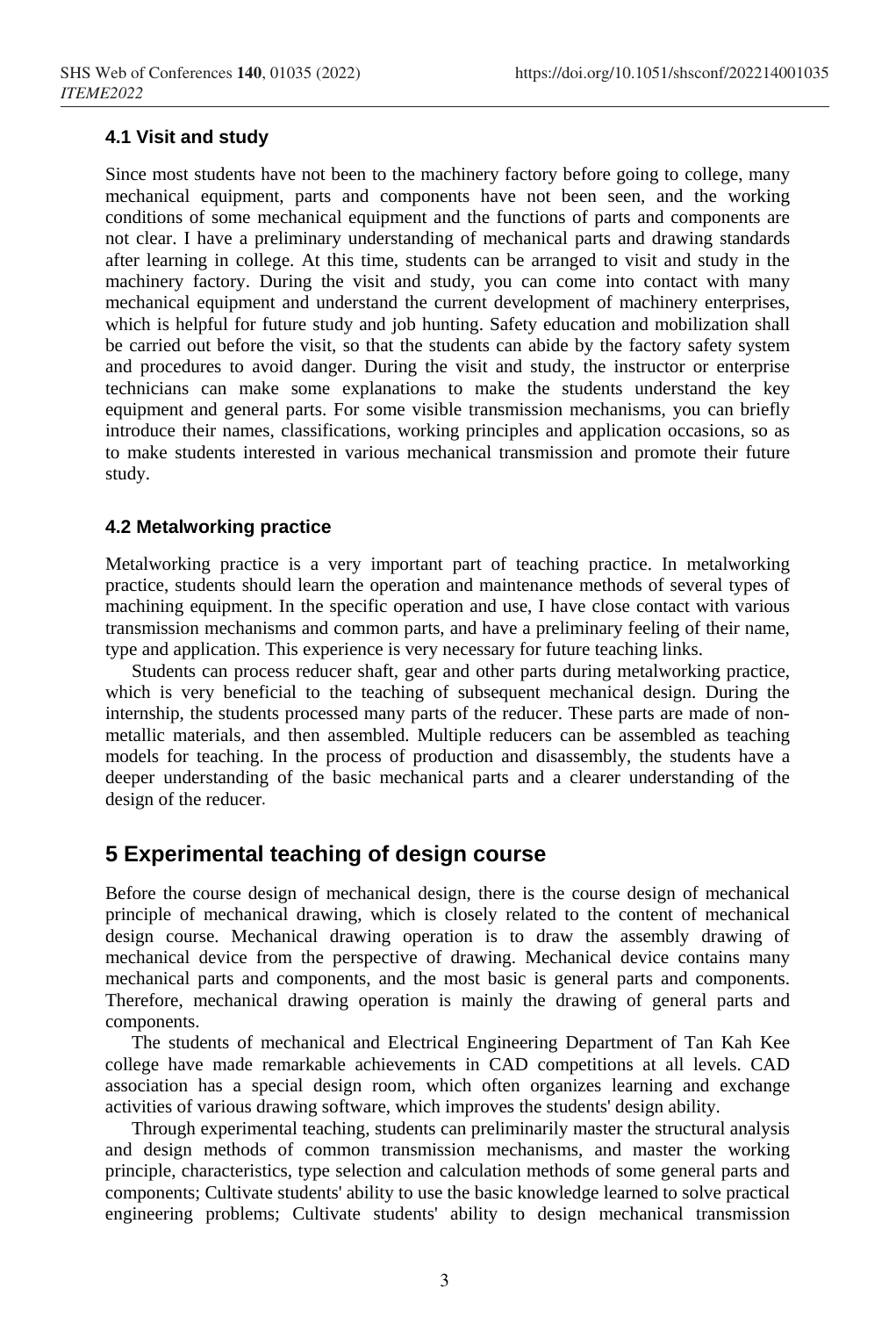structure, analyse some typical parts and components, and put forward improvement measures. So that students can understand the experimental process of common mechanisms, parts and components; Preliminarily master the performance test and structural analysis methods of some parts and components, and deepen the understanding of the theoretical knowledge learned.

As a student majoring in mechanism in Tan Kah Kee College of Xiamen University, the mechanical design course arranges four experiments: bolt connection and belt transmission experiment, chain and universal joint transmission experiment, reducer assembly and disassembly and structural analysis experiment, and spiral spring characteristic analysis experiment. The students of near machine class arrange four experiments: transmission experiment, gear experiment, mechanism model visit and design, processing equipment visit and CAM programming. Experimental teaching is very helpful for theoretical teaching, and the two complement each other. For example, through observation and analysis, preliminarily estimate and measure the modulus of gear, so as to have a better understanding of gear parts.

# **6 Integrated teaching of mechanical design**

From the overall point of view, - one is the design idea of full capability. From the market research and feasibility demonstration, put forward the overall design scheme and carry out technical demonstration. In the world bank layout design, first design the executive components, select the appropriate basic mechanism, combine and innovate the executive mechanism, realize the desired motion law of the executive components, then design the power system and select the appropriate power source, Then the transmission system is designed to transmit power and motion to the door actuator.

Mechanical design is the design of the whole machine. All components should be able to realize the most worrying of the whole and have a systematic concept. Through the "black idea", the design task can be clarified. Through the morphological matrix and system decomposition, a variety of design schemes can be determined, and then various schemes can be analysed and compared to determine the most existing solutions.

Design and mechanics, engineering graphics, interchangeability, engineering materials and other courses. Students are required to learn this course on the basis of learning each course well.

Innovation is a necessary way for the human world. We should pay attention to cultivating students' innovative consciousness and spirit, observe and think more in real life, and pay attention to the teaching of innovative formula at the same time.

In mechanical design, various basic mechanisms should be familiar with and mastered first. Through the arrangement and combination of different mechanisms, we can realize the motion law we want, so as to achieve our design purpose. Combination is innovation. We can use TRIZ theory to invent the problem-solving principle, analysing the body and problem, and find out the solution.

Through the mechanism regeneration principle, we can also carry out rod type matching and topology analysis on the existing mechanism, find out a variety of schemes, add constraints, and design new mechanisms. The structure can also be designed innovatively, such as screws. Through analysis, we can improve the design of its head, tail and middle respectively, and design a new screw.